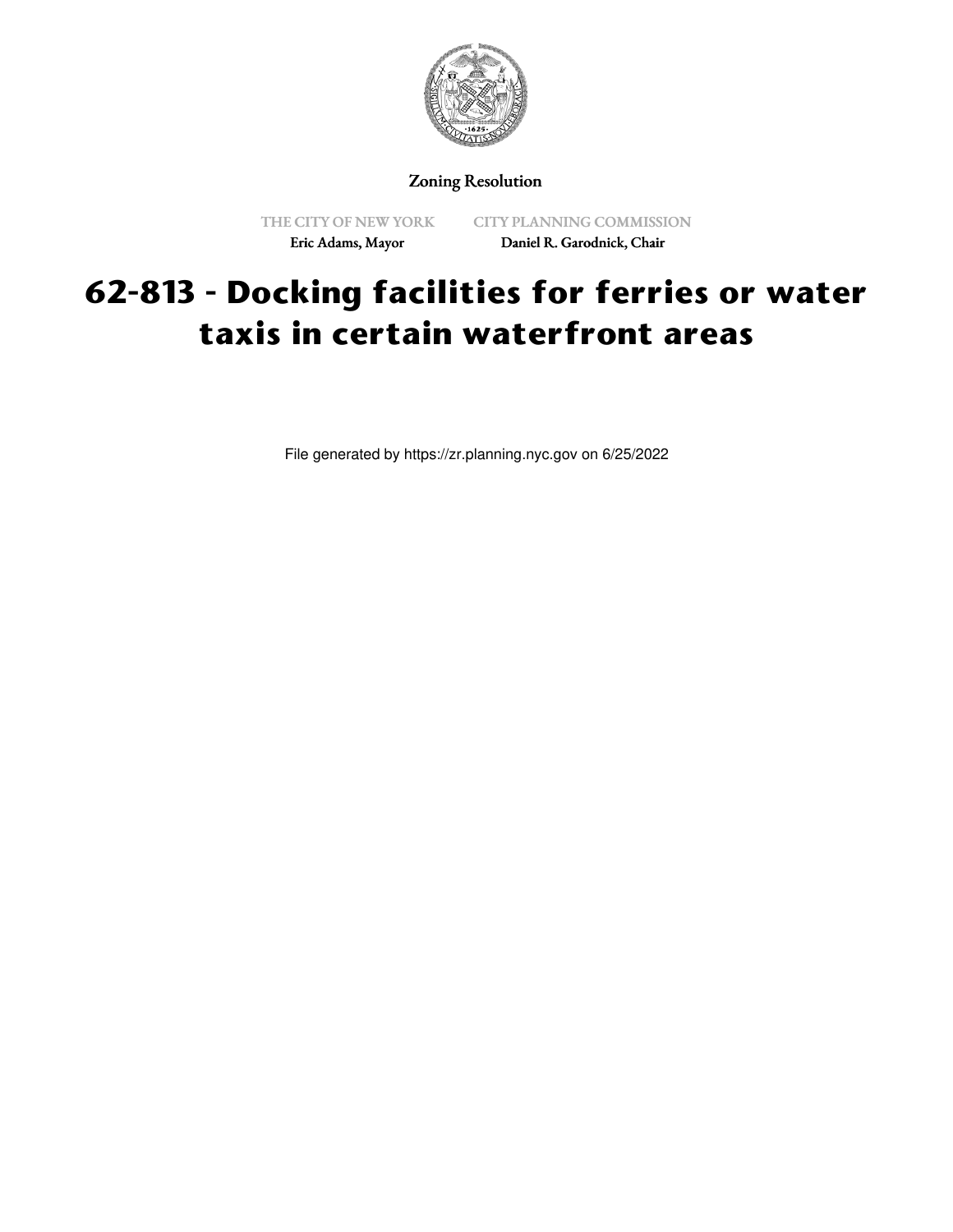## **62-813 - Docking facilities for ferries or water taxis in certain waterfront areas**

#### LAST AMENDED 3/26/2014

In Community District 1 in the Borough of Brooklyn, docking facilities for ferries or water taxis set forth in paragraph (a) of this Section shall be permitted, provided that the Chairperson of the City Planning Commission certifies to the Commissioner of the Department of Buildings that such docking facilities comply with the standards for required amenities set forth in paragraph (b) of this Section and, where provided, the standards for permitted amenities set forth in paragraph (c) of this Section. In conjunction with such certification, parking and drop-off and pick-up area requirements for docking facilities with a vessel capacity of up to 399 passengers shall be waived, as applicable. Where such docking facilities are proposed within a #waterfront public access area#, such docking facilities shall also comply with the provisions of paragraph (d) of this Section. Where modifications to a docking facility certified pursuant this Section are made, including the amount or configuration of docking facility amenities, establishment of, or modification to, #waterfront public access areas# on the same #waterfront zoning lot#, or the cessation of ferry or water taxi service to such docking facility, the provisions of paragraph (e) of this Section shall apply.

The amount of amenities permitted or required pursuant to paragraphs (b) and (c) of this Section shall be calculated for each docking facility on the #waterfront zoning lot# and not according to the number of vessels a single docking facility can accommodate.

### (a) Docking facilities

The following docking facilities are subject to the certification provisions of this Section:

- (1) docks for water taxis, with a vessel capacity of up to 99 passengers, as listed in Use Group 6C, when located within R6 through R10 Districts, or C1, C2, C4, C5, C6 or C8 Districts, and as listed in Use Group 14A, when located in C2, C3, C7 or C8 Districts and #Manufacturing Districts#;
- (2) docks for ferries, other than #gambling vessels#, with a vessel capacity of up to 399 passengers, as listed in Use Group 6C, when located within R6 through R10 Districts or C1, C2, C4, C5, C6 or C8 Districts, and as listed in Use Group 14A, when located in C2, C3, C7 or C8 Districts and #Manufacturing Districts#; and
- (3) docks for ferries with an unlimited capacity, as listed in Use Group 10A, in C4, C5, C6, C8 Districts and #Manufacturing Districts#.

### (b) Required amenities

Passenger queuing space, bicycle parking and a trash receptacle shall be provided in accordance with the applicable provisions of this paragraph (b), inclusive. All applications shall include a site plan denoting the location of each required amenity, dimensioned plans and elevations of individual amenities, as applicable, as well as any other material required to demonstrate compliance with such provisions.

(1) Passenger queuing space

Passenger queuing space shall be provided in accordance with the provisions of this paragraph (b)(1), inclusive.

(i) Amount

A minimum of four square feet of queuing space per passenger shall be provided on the #waterfront zoning lot# for 40 percent of the U. S. Coast Guard certified passenger capacity of the largest vessel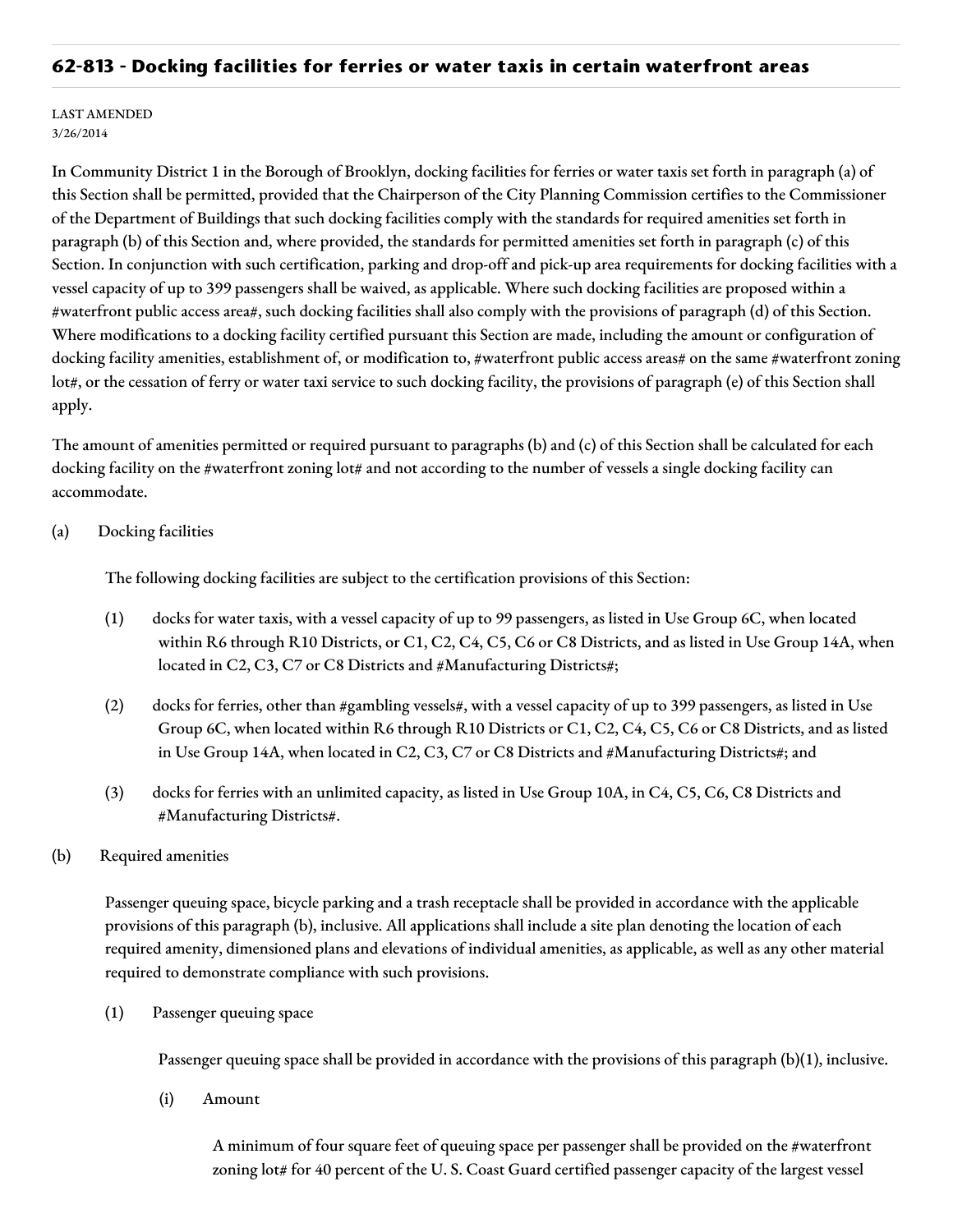proposed to dock at such facility. Queuing space may be either standing space or seating space, and may be either open to the sky or provided within a sheltered space for passengers in accordance with the provisions of paragraph (c)(1), inclusive, of this Section.

(ii) Standing space

All standing queuing space shall be contiguous and clear of obstructions, except for any interruption by circulation paths required for access to docking facilities through a gangway, or pier access thereto. However, such standing queuing space may be non-contiguous and temporary dividers may be permitted as obstructions within such queuing space where the applicant signs an affidavit, or provides materials demonstrating in a manner that is satisfactory to the Chairperson, that an attendant will manage queues whenever such measures are implemented.

(iii) Seating space

A minimum of 10 percent of required queuing space shall be provided as seating, and up to 50 percent of required queuing space may be provided as seating. However, no seating shall be required within a previously approved #waterfront public access area#. For the purpose of applying seating towards the queuing requirement, one linear foot of seating shall equal one square foot of queuing space.

All seating provided for queuing space shall comply with the applicable dimensional criteria of Section 62-652 (Seating), but need not comply with the percentage requirements for different types of seating required pursuant to such Section. However, moveable chairs shall not constitute seating for queuing.

Any seating space provided pursuant to this Section within an existing or proposed #waterfront public access area# shall not count towards the maximum amount of seating permitted to be located seaward of the #shore public walkway# pursuant to paragraph (b) of Section 62-62 (Design Requirements for Shore Public Walkways and Supplemental Public Access Areas).

(iv) Location

Queuing space shall be provided on the #waterfront zoning lot# within 150 feet of the landward terminus of the gangway leading to the docking facility.

(2) Bicycle parking

Bicycle racks sufficient to provide at least four bicycle parking spaces shall be provided on the #waterfront zoning lot#. Such bicycle racks shall comply with the standards of Section 62-657.

(3) Trash receptacle

One trash receptacle shall be provided on the #waterfront zoning lot# within 25 feet of the landward terminus of the gangway leading to the docking facility. Such trash receptacle shall comply with the standards of Section 62-658.

(c) Permitted amenities

Passenger queuing shelters and ticketing machines may be provided only in accordance with the applicable standards of this paragraph (c), or, where applicable, the authorization provisions set forth in Section 62-824 (Modifications to passenger queuing shelters for ferry or water taxi docking facilities).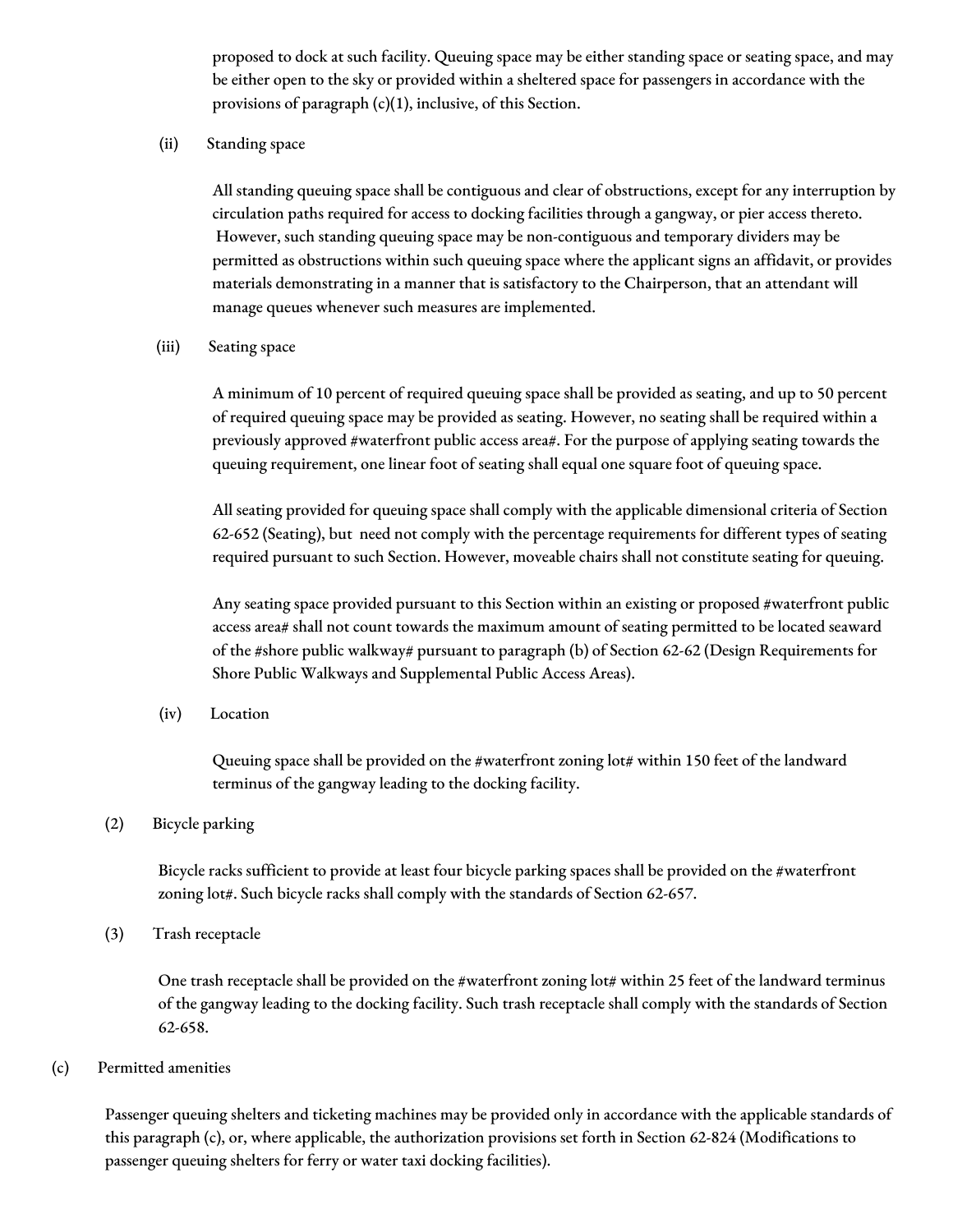All applications shall include a site plan denoting the location of such amenities, dimensioned plans and elevations of individual amenities, as well as any other material required to demonstrate compliance with the following standards:

(1) Passenger queueing shelter

Where provided, passenger queueing shelters shall comply with the provisions of this paragraph (c)(1), inclusive. All heights are measured from adjoining grade.

(i) Maximum dimensions and permitted enclosing walls

The maximum height of a shelter shall be 10 feet. Below a height of seven feet, the maximum width shall be four feet, and above a height of seven feet, the maximum width shall be eight feet. The maximum length of a shelter shall not exceed 16 feet, except that where a ticketing machine provided pursuant to paragraph (c)(2) of this Section is located within such shelter, such maximum length may be increased to 20 feet.

Shelters shall be permitted a total of three enclosing walls, one along the long dimension of the shelter, and one along each narrow end.

(ii) Support structures below the roof

A maximum of two vertical columns may support the enclosing walls and the roof of a shelter, except that where a ticketing machine provided pursuant to paragraph  $(c)(2)$  of this Section is located within such shelter, an additional column shall be permitted. The maximum width and depth of such columns shall not exceed 12 inches. All such columns shall be aligned so that when viewed in elevation view along the narrow end of the shelter, only one column shall be visible.

Below a height of 30 inches, one horizontal structural element shall be permitted along the long dimension of the shelter. The maximum depth and height of such structural element shall not exceed 12 inches. Between a height of 30 inches and seven feet no horizontal structural elements shall be permitted, and above a height of seven feet, horizontal structural elements shall be considered part of the roof structure.

Additional support structures needed to support glazing in the enclosing walls are permitted, provided that such structures are to the minimum amount necessary.

(iii) Roof structure

The roof of the shelter, including all associated structural elements and materials, shall be located above a height of seven feet.

The maximum depth of the roof, including all associated structural elements and materials, shall not exceed 12 inches, as measured perpendicular to the roof surface. In addition, within six inches of the edge of any portion of the roof that cantilevers over passenger queuing space, as viewed in elevation along the narrow end of the shelter, the depth of the roof shall be limited to three inches.

No slopes or curves shall be permitted in the roof along the long dimension of the shelter. Along the narrow end of the shelter, slopes not to exceed 15 degrees and curves with a radius of at least 10 feet shall be permitted. Where two slopes are provided, in no event shall both portions of the roof angle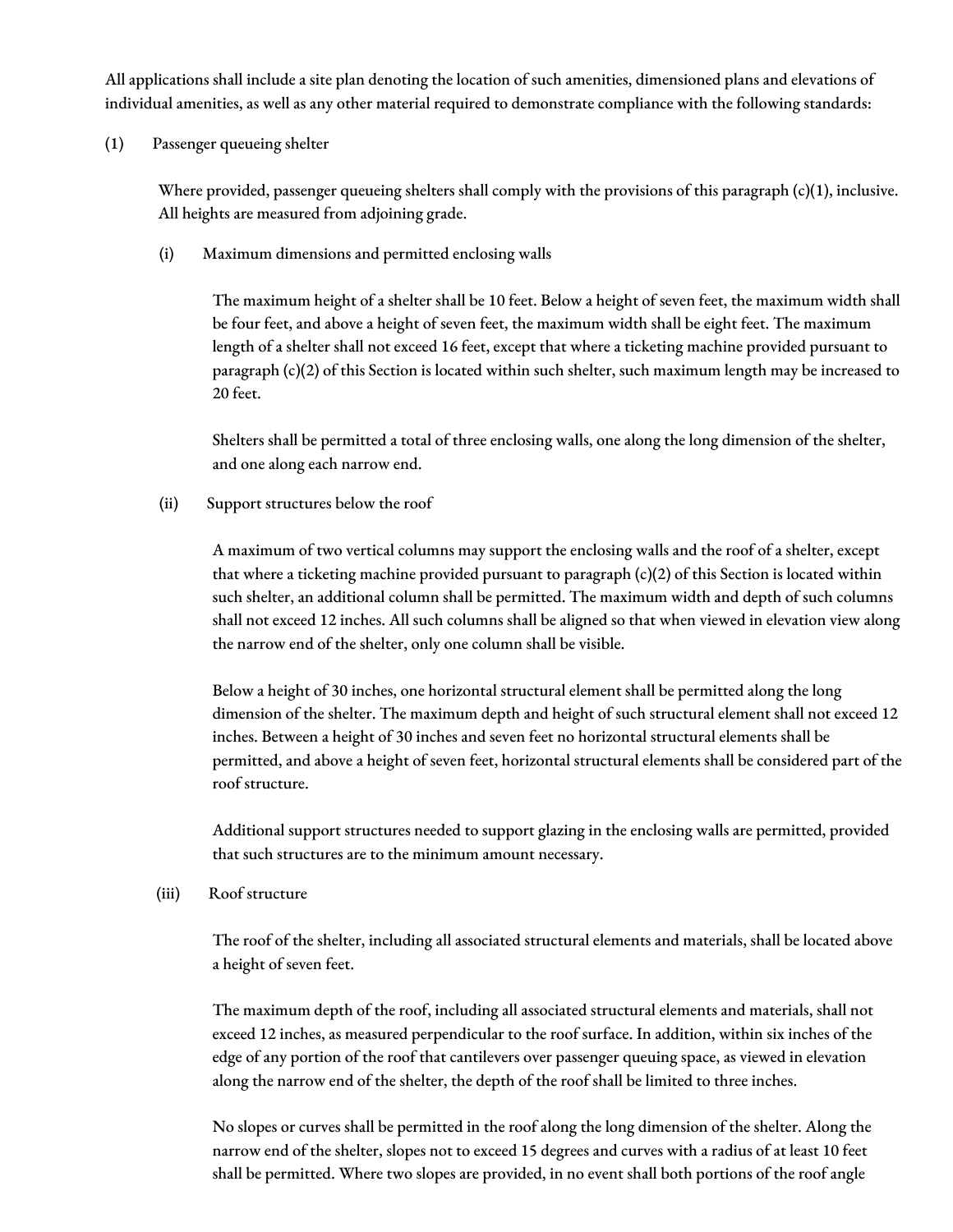downward from the same point.

(iv) Materials, lighting and permitted signage

On each narrow end of the shelter, the enclosing wall or associated vertical support column may accommodate up to six square feet of way-finding ferry #signs#, with a width not to exceed 12 inches. In addition, the enclosing wall on the long end of the shelter or a face of a ticketing machine provided in accordance with paragraph (c)(2) of this Section may accommodate up to six square feet of materials related to ferry operations, including maps and schedules of ferry service. No #advertising signs# shall be permitted.

All structural elements shall be composed of unpainted, metallic materials. The entire surface area of all enclosing walls shall be composed of untinted, transparent materials, except for transparency distraction markers and any support structures or signage permitted pursuant to this paragraph  $(c)(1)$ . A minimum of 50 percent of the surface area of the roof shall be composed of translucent materials, except that any portion occupied by solar panels shall be excluded from such calculation. Benches provided within a shelter shall either match or complement such shelter materials.

Where lighting is provided within a shelter, the luminaire shall be shielded so the light source is not visible.

(v) Location and orientation

Shelters shall be provided on the #waterfront zoning lot# within 100 feet of the landward terminus of the gangway leading to the docking facility.

The long dimension of the shelter shall be oriented so as to be within 15 degrees of being perpendicular to the shoreline or, where located on a pier, within 15 degrees of being parallel to such pier.

Where a shelter is provided within a previously approved #waterfront public access area#, the Chairperson may modify the location and orientation provisions of this Section, to the minimum extent necessary, where site limitations would make compliance with such provisions infeasible.

### (2) Ticketing machines

Ticketing machines provided in conjunction with a docking facility shall comply with the provisions of this paragraph (c)(2).

### (i) Maximum square footage

The maximum area of all ticket machines, as measured in plan around the furthest extent of such machines, shall not exceed 12 square feet.

(ii) Location

Ticketing machines shall be provided on the #waterfront zoning lot# within 100 feet of the landward terminus of the gangway leading to the docking facility.

Where a passenger queuing shelter is provided in conjunction with the ferry or water taxi docking facility pursuant to paragraph (c)(1) of this Section, ticketing machines shall be located either within, or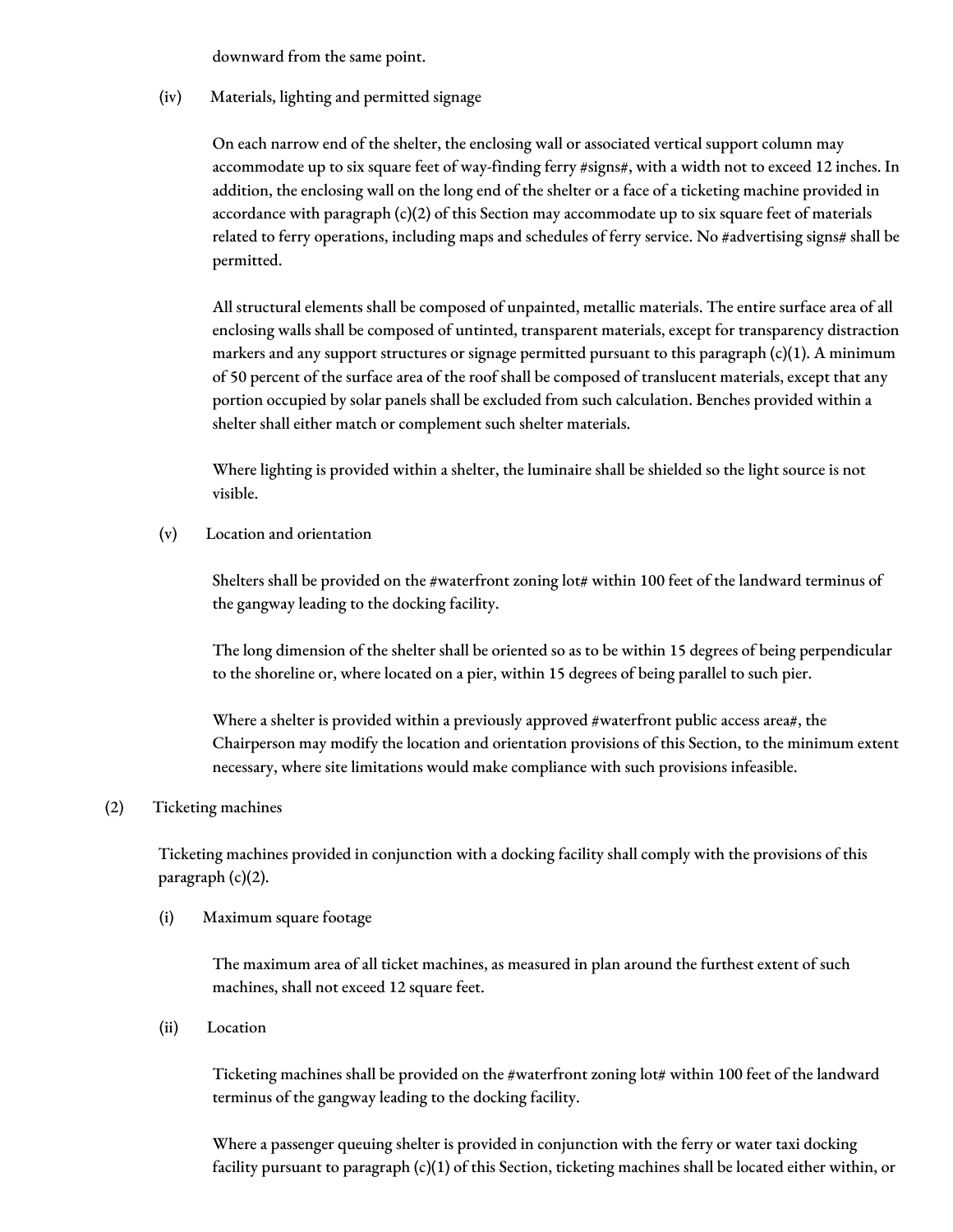immediately adjacent to the upland portion of such shelter.

Any ticketing machine not placed within a passenger queuing shelter shall be placed in a location open to the sky.

Ticketing machines shall either front directly upon a required circulation path or shall be connected thereto by a walkway with an unobstructed minimum clear width of at least five feet.

Where a ticketing machine is provided within a previously approved #waterfront public access area#, the Chairperson may modify the location provisions of this Section, to the minimum extent necessary, where site limitations would make compliance with such provisions infeasible.

(d) Provisions for adding amenities for docking facilities to a #waterfront public access area#

Docking facilities proposed within a previously approved #waterfront public access area# or in conjunction with a certification for such approval, pursuant to Section 62-811 (Waterfront public access areas and visual corridors), shall comply with the applicable provisions of this paragraph (d).

(1) Permitted obstructions

In no event shall amenities provided pursuant to paragraphs (b) or (c) of this Section be permitted to encroach upon the minimum circulation paths required pursuant to the applicable provisions of Sections 62-62 (Design Requirements for Shore Public Walkways and Supplemental Public Access Areas), 62-63 (Design Requirements for Public Access on Piers and Floating Structures) and 62-64 (Design Requirements for Upland Connections).

(2) Providing amenities in previously approved #waterfront public access areas#

All seating, bicycle parking and trash receptacles provided for docking facilities in accordance with the provisions of paragraph (b) of this Section, within a previously approved #waterfront public access area#, shall be provided in addition to the amount of seating, bicycle parking, or trash receptacles required for such #waterfront public access area# pursuant to the applicable provisions of Section 62-60 (DESIGN REQUIREMENTS FOR WATERFRONT PUBLIC ACCESS AREAS). Where excess seating, bicycle parking or trash receptacles have been provided within such previously approved #waterfront public access areas#, such additional amenities may be applied towards compliance with the provisions for docking facilities of this Section, provided that such amenities comply with the applicable provisions of paragraph (b) of this Section. Where previously approved #waterfront public access areas# are #non-complying# as to the provision of required amenities, in no event shall the minimum amount of amenity provided for docking facilities pursuant to paragraph (b) reduce the degree of #non-compliance# of such #waterfront public access area#.

All seating, bicycle parking and trash receptacles provided in accordance with the provisions of paragraph (b) of this Section in an existing #waterfront public access area# shall either match or shall be comparable with such existing amenities, with regard to quality, materials, finishes and form.

Modifications to a previously approved #waterfront public access area# in order to accommodate amenities to be provided for a docking facility in accordance with paragraphs (b) or (c) of this Section shall not constitute a design change to such #waterfront public access area#, and shall not necessitate a new certification pursuant to Section 62-811, provided that the applicant demonstrates to the Chairperson of the City Planning Commission that such modifications are to the minimum extent necessary in order to accommodate the amenities being provided for such docking facility.